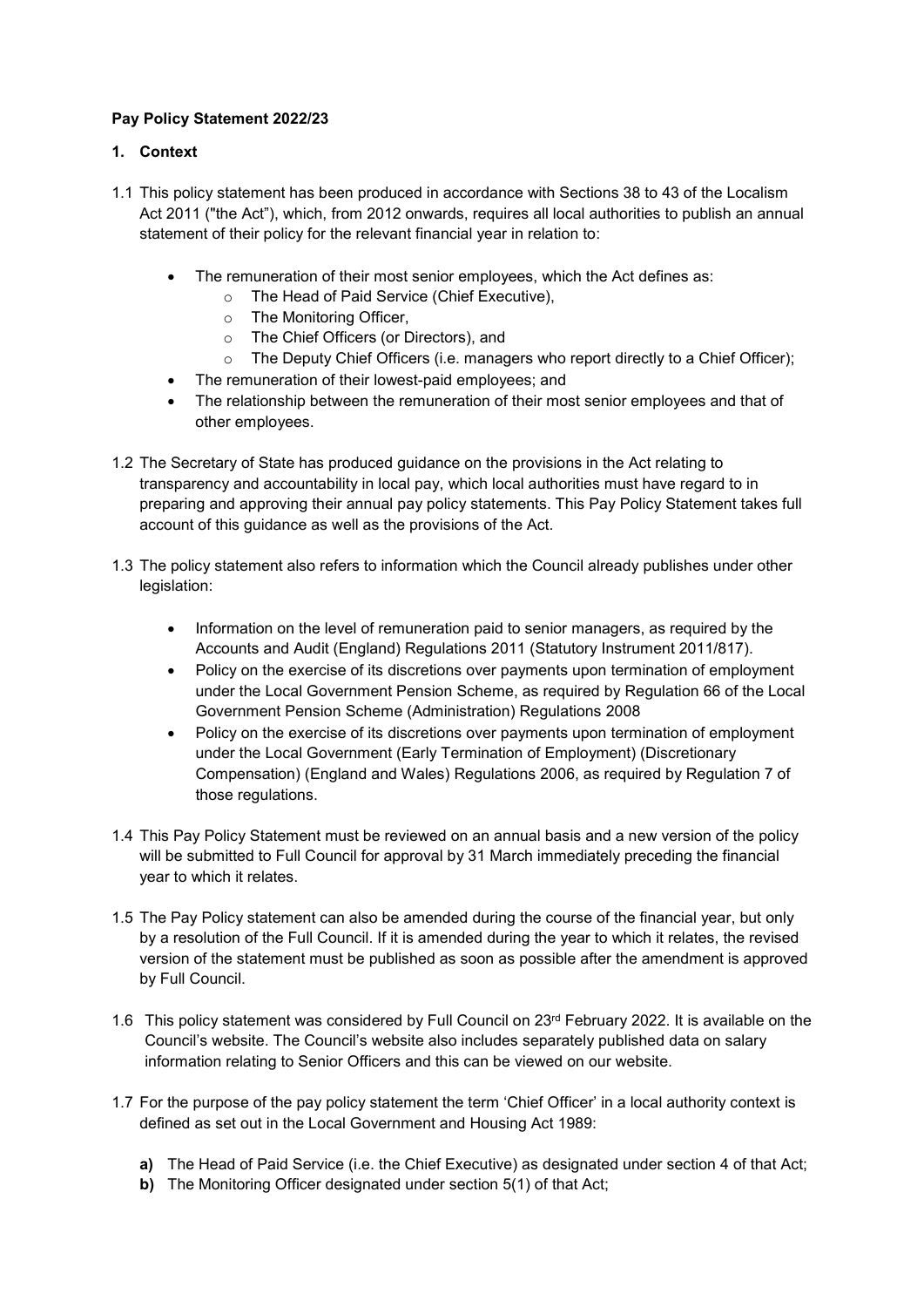- **c)** A statutory Chief Officer and non-statutory Chief Officer under section 2 of that Act;
- **d)** A deputy Chief Officer mentioned in section 2 of that Act.

## **2. Remunerating Chief Officers/Deputy Chief Officers**

2.1 The remuneration for Chief Officers/Deputy Chief Officers within the Council can be found at Appendices A and B.

### **3. Remunerating the Lowest Paid in the Workforce**

- 3.1 The Council applies terms and conditions of employment that have been negotiated and agreed through appropriate collective bargaining mechanisms (national or local) or as a consequence of Council decisions, these are then incorporated into contracts of employment. The lowest pay point in use by the Council for employees on the council's pay scale is spinal column point (SCP) 1. This relates to an annual salary of £17,842 (full time equivalent (FTE) and can be expressed as an hourly rate of pay of £9.248. This rate was effective from 1 April 2020 and remains in place at the date of this statement, as the national negotiations on Local Government pay scales are ongoing. Employees on this pay point are defined as our lowest paid employees. This pay point and salary has been determined by the National Joint Council (NJC). Full Council agreed to pay a Living Wage supplement where rates of pay were below the 'real living wage'. The 'real living wage' is currently £9.90 per hour and should any employee be paid below this rate the supplement would be received. See Appendix C for pay scales for staff on grades 5-12. Continuation of the Living Wage supplement will be reviewed and determined annually.
- 3.2 The Council employs a number of apprentices and the salary for these staff complies with the National Minimum Wage.

#### **4. The Relationship between Chief Officer Remuneration and that of other employees**

4.1 The highest paid salary point in the Council is that of the Chief Executive and Head of Paid Service at £112,641 as at 1 April 2021. The median for Chief Officers is £60,124 and for non-Chief Officers is £28,672. This gives a ratio of 1:2.10. The Council does not have a policy on maintaining, reaching or applying a specific pay multiple. However, the Council is conscious that remuneration at all levels needs to be adequate to secure and retain high quality employees but not be seen as excessive.

#### **5. Other Aspects of Chief Officer Remuneration**

5.1 Other aspects of Chief Officer remuneration are appropriate to be covered by this policy statement. These other aspects are defined as remuneration on recruitment, pay increases, additions to pay, performance related pay, earn back, enhancements of pension entitlements and termination payments. These elements are shown in Appendix A.

#### **6. Pay Awards**

6.1 Pay awards are determined nationally in accordance with the Joint Negotiating Committee (JNC) for Chief Executives, the Joint Negotiating Committee (JNC) for Chief/Deputy Chief Officers and the National Joint Committee (NJC) for staff paid under the national spinal column points covered by internal grades 5-12.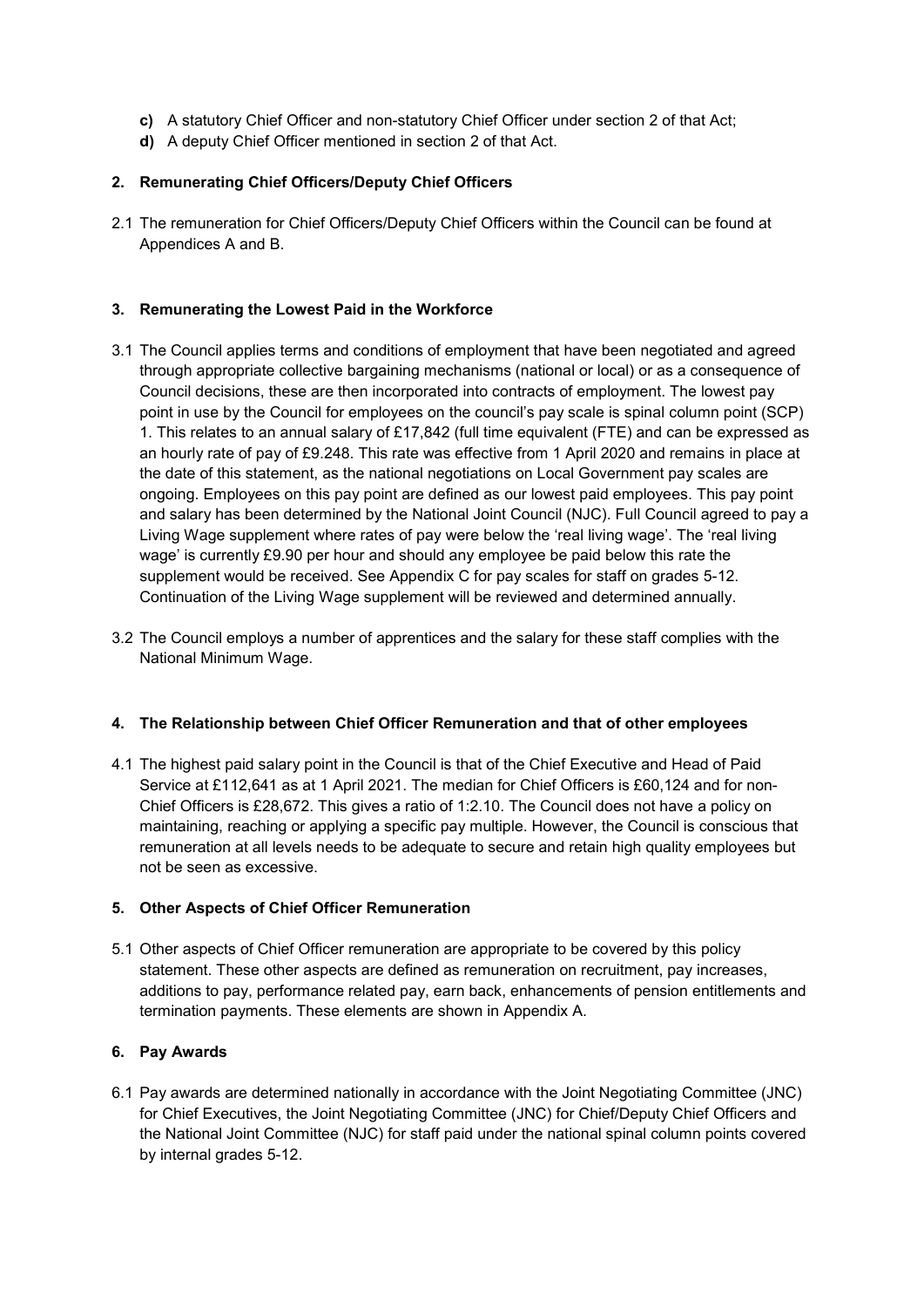# **7. Tax Avoidance**

7.1 The Council is committed to tackling all forms of tax avoidance and therefore encourages the direct employment of staff and pays them via the payroll system. In a few circumstances where it is more appropriate to engage people on a self-employed basis, the Council will utilise the procurement policy and the Employment Status for Tax guidelines to ensure that the correct employment status is identified before being engaged. When a need arises for an 'interim' appointment, the Council may consider the use of an agency.

## **8. Re-engagement of ex North Norfolk District Council staff within the scope of this policy**

8.1 All permanent / fixed term posts are advertised in accordance with the Council's recruitment practices and procedures and appointment is made on merit. Interim management appointments are made in accordance with the Council's procurement policy.

#### **9. Review**

- 9.1 The Localism Act 2011 requires relevant authorities to prepare a Pay Policy Statement for each subsequent financial year. The next statement will be submitted to Full Council for approval by 31 March 2023.
- 9.2 As necessary, the Council may by resolution amend the pay policy statement at times other than that of the prescribed annual statement.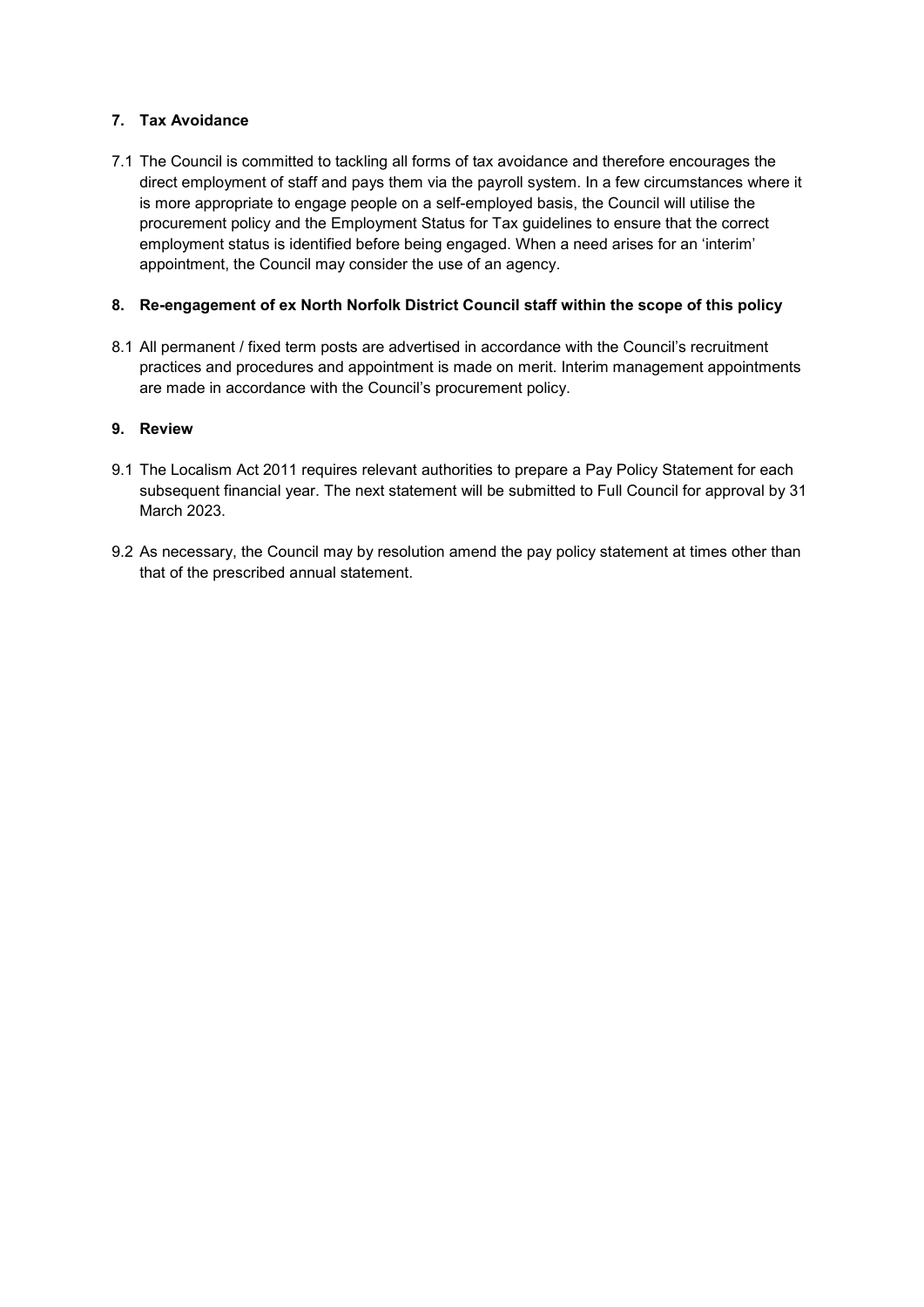| Post                                                                               | Salary grade | Expenses / car                                                                                                                                                                                                                   | Bonuses / PRP /                                                                                    | Honoraria / Acting Up Market/Salary                                         | <b>Supplements</b>                                                       | <b>Election Fees</b>                                                                                                                                                                                                                                             | <b>Severance</b><br><b>Arrangements</b>                                                                                 |
|------------------------------------------------------------------------------------|--------------|----------------------------------------------------------------------------------------------------------------------------------------------------------------------------------------------------------------------------------|----------------------------------------------------------------------------------------------------|-----------------------------------------------------------------------------|--------------------------------------------------------------------------|------------------------------------------------------------------------------------------------------------------------------------------------------------------------------------------------------------------------------------------------------------------|-------------------------------------------------------------------------------------------------------------------------|
| <b>Chief Executive</b><br>Officer                                                  |              | allowances<br>Travel and other<br>expenses are<br>reimbursed through<br>normal Council<br>procedures.<br>Car allowances are<br>paid in accordance<br>with the rates set out<br>in Council's Travel<br>Policy (see Appendix<br>D) | <b>Earn Back</b><br>conditions of<br>employment do not<br>provide for any of the<br>above elements | The current terms and Honoraria and acting up None<br>payments do not apply |                                                                          | Returning Officer fees for national<br>lelections are set by Central<br>Government. Local election fees are<br>paid in accordance with a scale of fees<br>which is based on national election<br>rates and agreed locally. Election fees<br>are paid separately. | The Council's normal<br>policies regarding<br>redundancy and<br>early/flexible<br>retirement apply to<br>the postholder |
| Director for<br>Resources - S151<br>Officer                                        |              | As above                                                                                                                                                                                                                         | As above                                                                                           | As above                                                                    | None                                                                     | As above (where applicable)                                                                                                                                                                                                                                      | As above                                                                                                                |
| Director for Place<br>and Climate Change                                           |              | As above                                                                                                                                                                                                                         | As above                                                                                           | As above                                                                    | None                                                                     | As above (where applicable)                                                                                                                                                                                                                                      | As above                                                                                                                |
| Director for<br>Communities                                                        |              | As above                                                                                                                                                                                                                         | As above                                                                                           | As above                                                                    | None                                                                     | As above (where applicable)                                                                                                                                                                                                                                      | As above                                                                                                                |
| <b>Monitoring Officer</b><br>(Assistant Director<br>for Finance. Assets,<br>Legal) | 4            | As above                                                                                                                                                                                                                         | As above                                                                                           | As above                                                                    | £5,040 per annum, pro rata<br>(Monitoring Officer<br>responsibilities)   | As above (where applicable)                                                                                                                                                                                                                                      | As above                                                                                                                |
| Assistant Director for <sup>4</sup><br>Planning                                    |              | As above                                                                                                                                                                                                                         | As above                                                                                           | As above                                                                    | £5,040 per annum, pro rata<br>(specialist delegated<br>responsibilities) | As above (where applicable)                                                                                                                                                                                                                                      | As above                                                                                                                |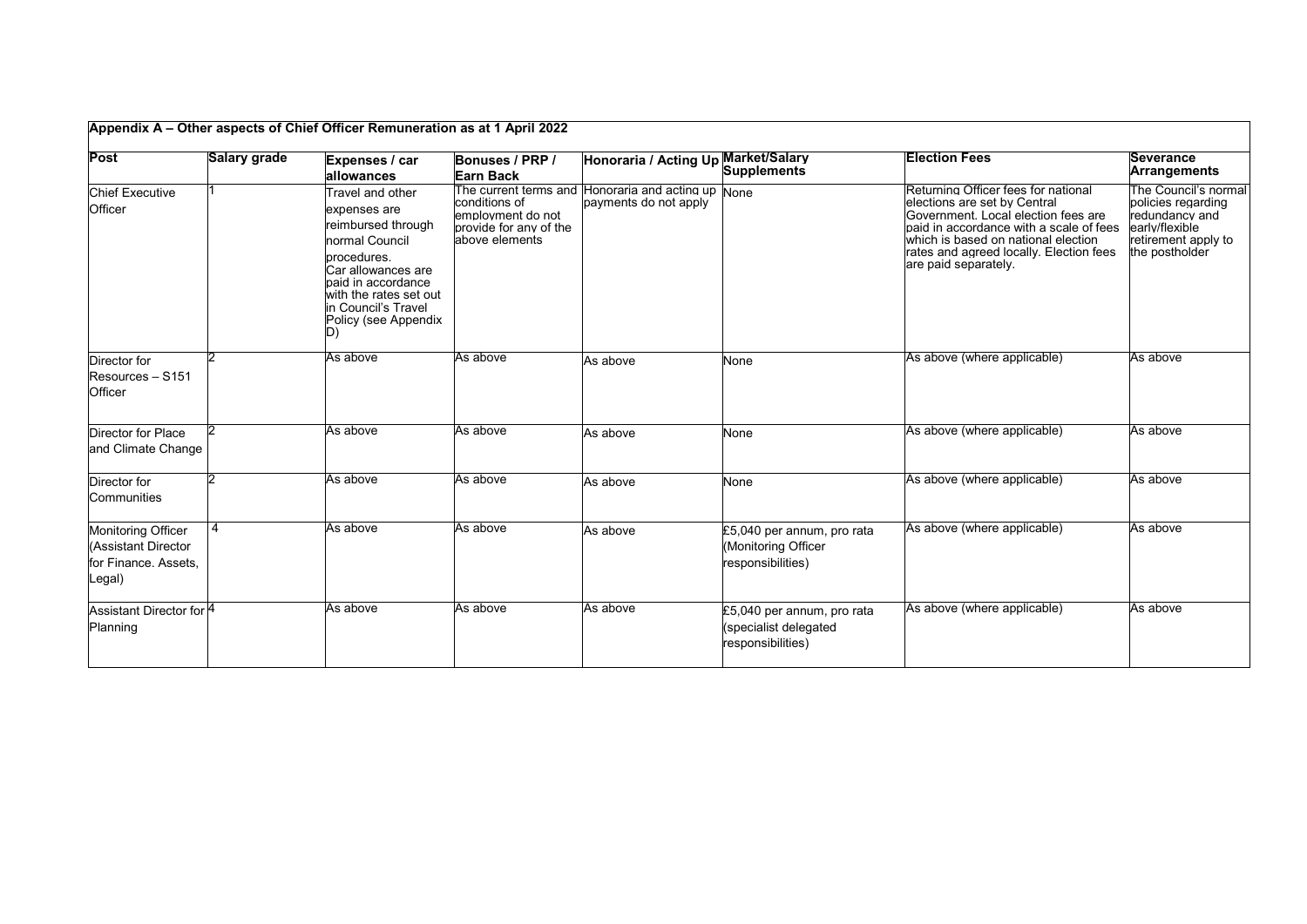| <b>Aspect of Chief Officer</b>                | <b>Council Policy</b>                                                                                                                                                                                                                                                                                                                                                                                                                                                                                                                                                                                                                                                                                                                                                                                                                                                                                                                                                                                                                                                                                                                                                                                                                                                                                                                                                |
|-----------------------------------------------|----------------------------------------------------------------------------------------------------------------------------------------------------------------------------------------------------------------------------------------------------------------------------------------------------------------------------------------------------------------------------------------------------------------------------------------------------------------------------------------------------------------------------------------------------------------------------------------------------------------------------------------------------------------------------------------------------------------------------------------------------------------------------------------------------------------------------------------------------------------------------------------------------------------------------------------------------------------------------------------------------------------------------------------------------------------------------------------------------------------------------------------------------------------------------------------------------------------------------------------------------------------------------------------------------------------------------------------------------------------------|
| Remuneration                                  |                                                                                                                                                                                                                                                                                                                                                                                                                                                                                                                                                                                                                                                                                                                                                                                                                                                                                                                                                                                                                                                                                                                                                                                                                                                                                                                                                                      |
| Recruitment and<br>Retention                  | All posts in the Council are evaluated using the Council's job evaluation scheme. Each<br>grade comprises a range of pay points (spinal column points). Employees will receive an<br>annual increment (and in some cases, 6 months after starting work with the Council),<br>subject to the top of their grade not being exceeded.<br>The post will be advertised and appointed to at the appropriate approved salary for the<br>post in question and individuals will be placed on the appropriate SCP within the pay grade<br>for the post that they are appointed to.<br>Where the Council is unable to recruit to a post at its designated grade, it will consider the<br>use of temporary market supplements or 'Golden Hello's'. Golden Hello's are re-payable in<br>whole or in part in certain circumstances should the officer leave before an agreed period<br>has been served.<br>In areas of skills shortages (locally or nationally) the Council will consider the use of<br>retention payments.<br>Access to appropriate elements of the Council's relocation scheme may also be granted in<br>line with the policy when new starters move to the area.<br>All staff are covered by the Council's appraisal scheme.<br>The above applies to all employees.<br>The rules regarding appointment to a Chief Officer role are set out in the Constitution. |
| Pay Increases                                 | The Council will apply any pay increases that are agreed by the relevant national<br>negotiating bodies. The Council will also apply any pay increases that are as a result of<br>Council decisions to significantly increase the duties and responsibilities of the post in<br>question beyond the normal flexing of duties and responsibilities that are expected in<br>senior posts.<br>This applies to all employees.                                                                                                                                                                                                                                                                                                                                                                                                                                                                                                                                                                                                                                                                                                                                                                                                                                                                                                                                            |
| <b>Additions to Pay</b>                       | The Council would not make additional payments beyond those specified in the terms and<br>conditions of employment and this policy statement.<br>This applies to all employees.                                                                                                                                                                                                                                                                                                                                                                                                                                                                                                                                                                                                                                                                                                                                                                                                                                                                                                                                                                                                                                                                                                                                                                                      |
| Professional<br>Subscriptions                 | These are payable where they are required for the post and should be limited to one<br>subscription per Officer.<br>This applies to all employees.                                                                                                                                                                                                                                                                                                                                                                                                                                                                                                                                                                                                                                                                                                                                                                                                                                                                                                                                                                                                                                                                                                                                                                                                                   |
| <b>Employee Assistance</b><br>Programme (EAP) | Access to the EAP scheme is available to all employees and elected Members.                                                                                                                                                                                                                                                                                                                                                                                                                                                                                                                                                                                                                                                                                                                                                                                                                                                                                                                                                                                                                                                                                                                                                                                                                                                                                          |
| <b>Contract for Services</b>                  | Where the Council remains unable to appoint Chief Officers on recruitment, or there is a<br>need to provide interim support to cover for a vacant substantive Chief Officer post, the<br>Council may, where necessary, consider engaging individuals under 'contracts for service'.<br>These will be sourced through a relevant procurement process ensuring the Council is<br>able to demonstrate value for money from competition in securing the relevant service.                                                                                                                                                                                                                                                                                                                                                                                                                                                                                                                                                                                                                                                                                                                                                                                                                                                                                                |
| Redundancy and<br>payments on<br>termination  | The Council has a single policy statement on discretionary payments which applies to all<br>employees.<br>Where termination of employment is subject to a settlement agreement, that agreement<br>may include a negotiated payment in exchange for which the employee undertakes not to<br>pursue claims against the Council. This is always subject to the completion of a business<br>case and appropriate authorisation as laid out in the above policy.                                                                                                                                                                                                                                                                                                                                                                                                                                                                                                                                                                                                                                                                                                                                                                                                                                                                                                          |
| Pension contribution<br>rates                 | Staff who opt to join the Local Government Pension Scheme (LGPS) pay current<br>contribution rates between 5.5% to 12.5%. The employer contribution rate is currently<br>14.5% and this is the same rate for all staff.                                                                                                                                                                                                                                                                                                                                                                                                                                                                                                                                                                                                                                                                                                                                                                                                                                                                                                                                                                                                                                                                                                                                              |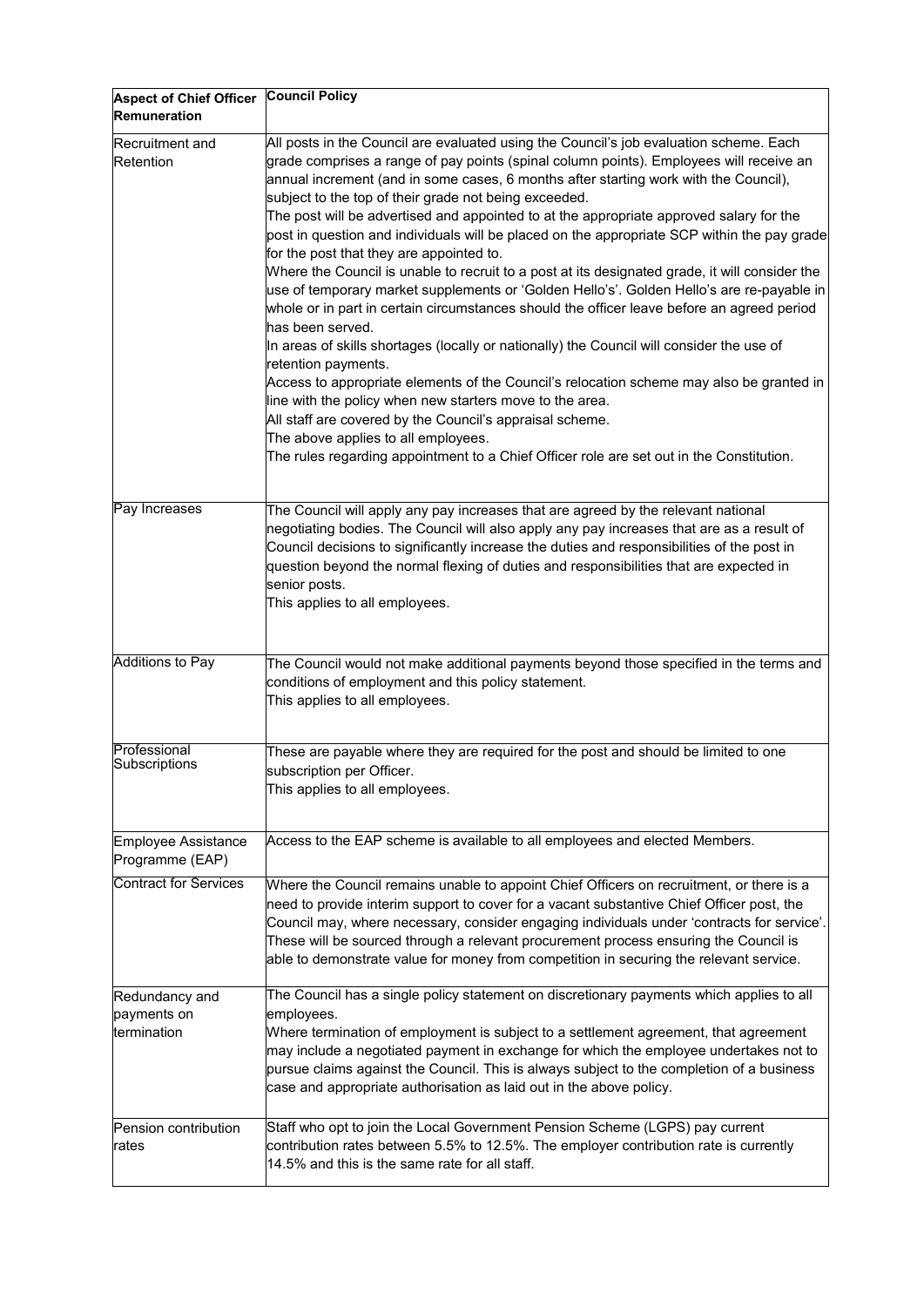**Appendix B Salary grades for Chief Officers and Deputy Chief Officers (1 April 2021)** 

| <b>Grade</b> | <b>SCP</b> | <b>Annual Salary</b> | <b>Monthly</b><br><b>Amount</b> | <b>Hrly Rate</b>   | <b>Wkly Rate</b> |
|--------------|------------|----------------------|---------------------------------|--------------------|------------------|
| 4            | 331        | £52,390.00           | £4,365.83                       | E27.1551 E1.004.74 |                  |
|              | 332        | £53,756.00           | £4,479.67                       | $ $ £27.8632 $ $   | £1,030.94        |
|              | 333        | £55,131.00           | £4,594.25                       | £28.5759           | £1,057.31        |
|              | 334        | £59,619.00           | £4,968.25                       | £30.9021           | £1,143.38        |
|              | 335        | £61,026.00           | £5,085.50                       | £31.6314           | £1,170.36        |

| 3 | 321 | £62,907.00 |                                  | £5,242.25   £32.6064   £1,206.44 |                                  |
|---|-----|------------|----------------------------------|----------------------------------|----------------------------------|
|   | 322 | £64,658.00 |                                  |                                  | £5,388.17   £33.5140   £1,240.02 |
|   | 323 | £70,977.00 | £5,914.75   £36.7893   £1,361.20 |                                  |                                  |
|   | 324 | £72,578.00 |                                  | £6,048.17   £37.6191   £1,391.91 |                                  |
|   | 325 | £75,095.00 | £6,257.92   £38.9237   £1,440.18 |                                  |                                  |

|              | 311 | £76,987.00 | E6,415.58 E39.9044 E1,476.46     |  |
|--------------|-----|------------|----------------------------------|--|
|              | 312 | £82,768.00 | £6,897.33   £42.9009   £1,587.33 |  |
| $\mathbf{2}$ | 313 | £84,892.00 | £7,074.33   £44.0018   £1,628.07 |  |
|              | 314 | £87,279.00 | £7,273.25   £45.2390   £1,673.84 |  |
|              | 315 | £89,759.00 | E7,479.92   £46.5245   £1,721.41 |  |

|     | $\vert$ £110,280.00 $\vert$ £9,190.00 $\vert$ £57.1611 $\vert$ £2,114.96 |  |  |
|-----|--------------------------------------------------------------------------|--|--|
| 301 | $\vert$ £112,641.00 $\vert$ £9,386.75 $\vert$ £58.3848 $\vert$ £2,160.24 |  |  |